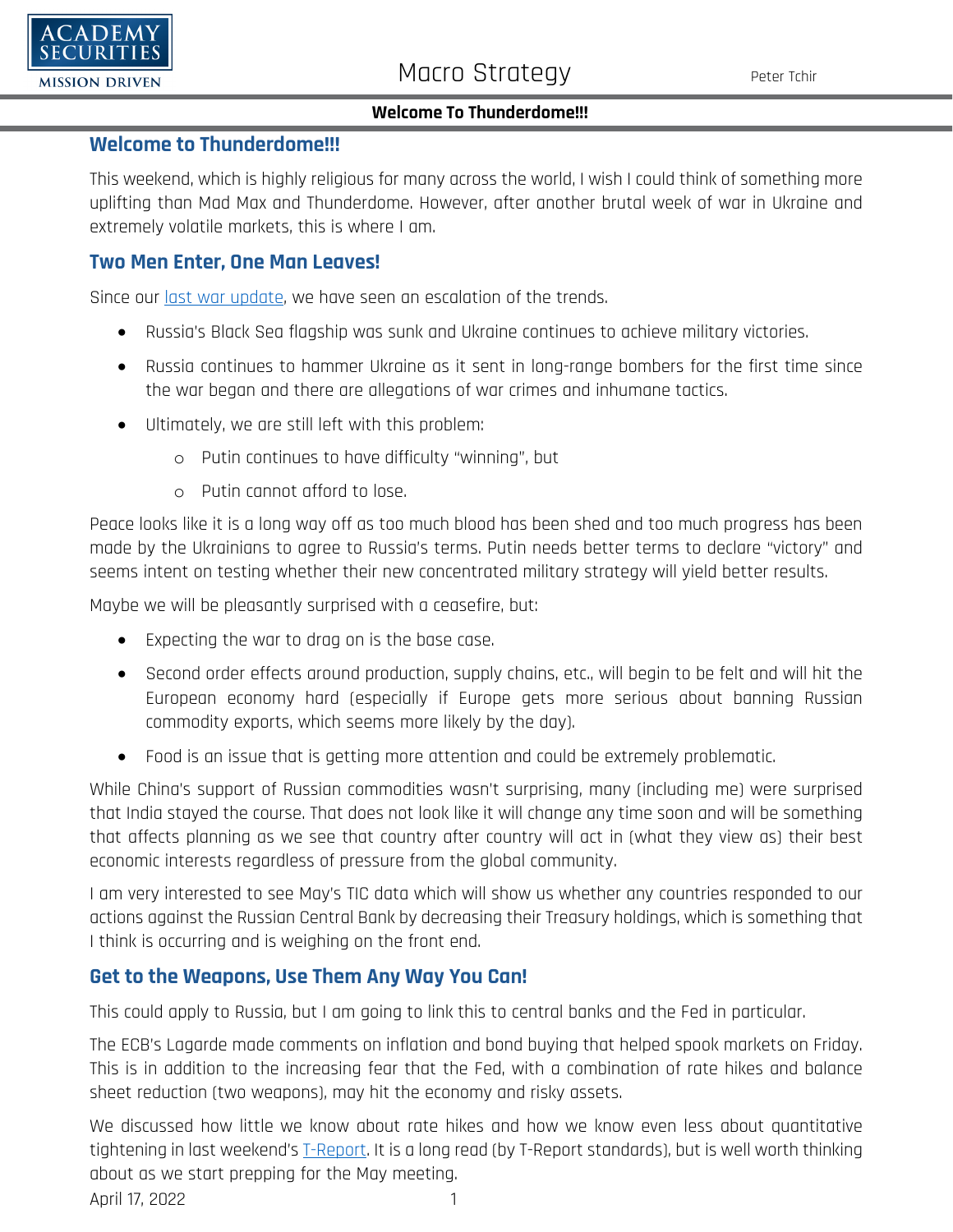

# Macro Strategy Peter Tchir

#### **Welcome To Thunderdome!!!**

To me, the extraordinary pressure being felt in the mortgage market is directly caused by the fact that the Fed will likely announce sales of mortgages as they cannot achieve their balance sheet reduction goals merely through run-off.

Mortgages, for that reason, might actually be getting cheap as more is getting priced in there than in other markets. That makes some sense as it is the market most affected, but:

- From a relative value perspective, other fixed income assets are starting to look expensive and we could see shifts as investors reduce risk to get similar returns (again, belaboring the point, I think QE forces people out the risk spectrum and QT does the opposite).
- High mortgage rates are likely to impact the economy, likely far more quickly than anything rate hikes can do, which might be good for the inflation fight, but bad for the economy and markets.

I continue to worry that the Fed is reaching for these "weapons" right at the moment that they should be concerned about doing more harm than good.

### **I Know You Won't Break the Rules. There Aren't Any!**

I could discuss how the Nasdaq 100 rose 17% in two weeks from the post FOMC meeting lows on March 14th. I could then discuss how that index dropped over 8% in a little over a week. I could also talk about how on Tuesday that index was up about 2% on the open and was more than 2.5% negative later that afternoon.

I could find so many other markets to show that things aren't "normal" or behaving by the rules that this T-Report could be 20 pages long (18 of those pages could be filled with anomalies in the commodity markets alone).

But I will just point this out:

- 10 Year US Treasury Yield today is 2.84%.
- The 10-year forward yield of the 10 year is 3.42%.
- The 20-year forward yield of the 20 year is 2.41%.

Maybe, as we discussed in [Oh Behave!,](https://www.academysecurities.com/wordpress/wp-content/uploads/2022/04/Austin-Powers-on-the-Yield-Curve.pdf) there is some elaborate strategy that can explain 10 year yields rising steadily for the next 10 years, only to plummet thereafter? Or, maybe, the 20-year Treasury bond is "orphaned" and the "off the run" Treasuries have become proxies for forced selling or buying rather than a reflection of rates? I have so much difficulty making sense of this part of the yield curve that I have to discount much of what the yield curve is supposedly telling us.

Maybe the market is a rational game being played by adults right now, but I cannot help but see this as a market being chased around by the weak hands. Those who get stopped out on a specific trade or don't have the fortitude to see their trades work against them (which is somewhat rational in a market which seems to have only two modes – bid without or offered without).

I keep thinking of those Brazilian steakhouses where you get a little disc that is green on one side for yes please, serve me more, and red on the other side for wow, I need a minute to digest. The only difference is that at the churrascaria, you might have an easier time guessing which way a person is going to flip their disk than you can in this market.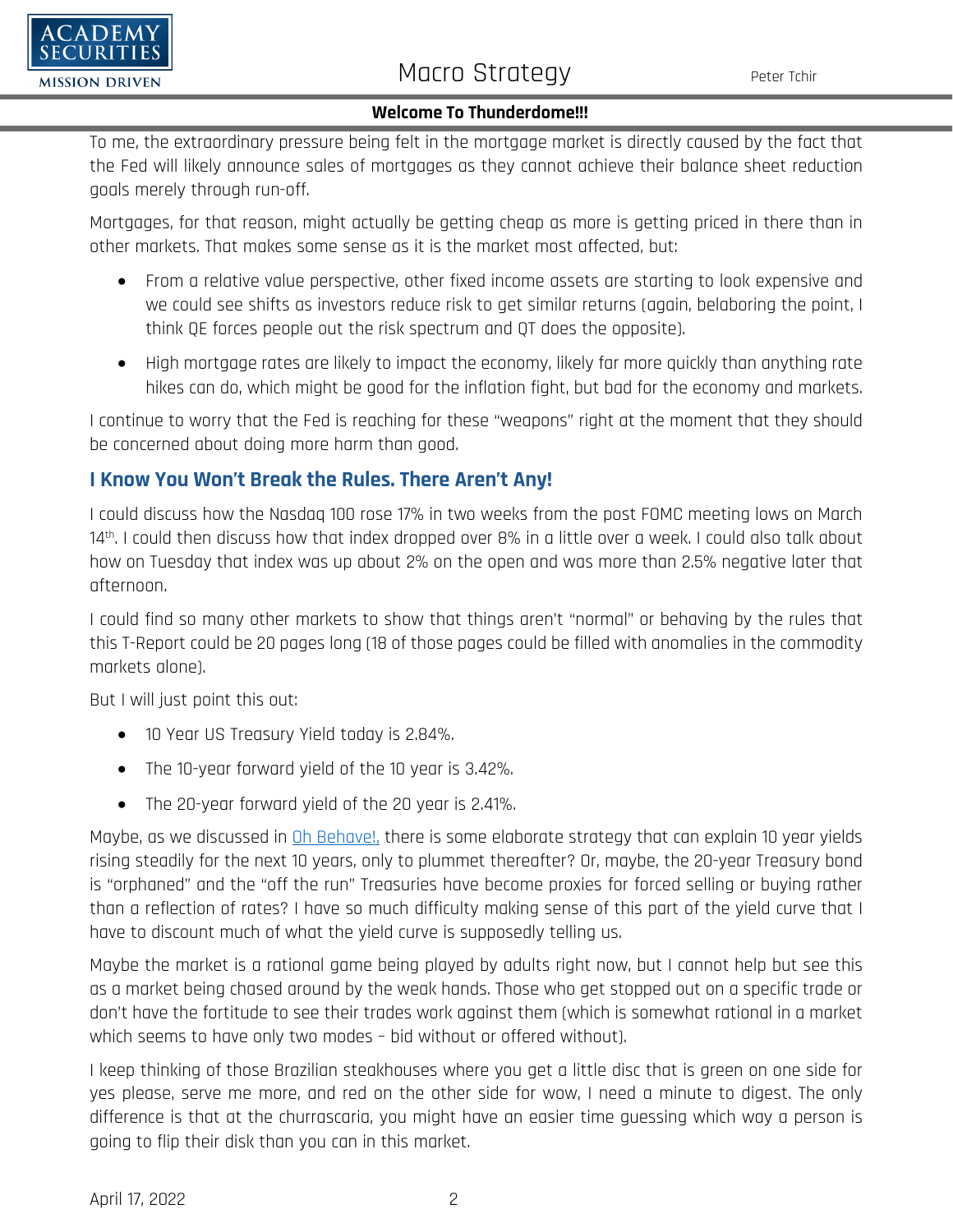

#### **Welcome To Thunderdome!!!**

### **The Consensus is Always Wrong is a Consensus Trade**

Okay, I deviated from the Mad Max theme because this is where I'm coming out:

- I'm bearish risk assets, which seems to be consensus (though consensus and positioning around it seem to swing rapidly).
- As a contrarian, that would make me bullish, but:
	- o Consensus is always wrong and can't always work (thinking like a contrarian), so this could be one of those times when the consensus can work.
	- o Consensus trades often do well into year-end and sometimes (though with less frequency) can work as we enter into the summer and desks prepare for less staff and have lower risk tolerance.
	- o So yes, I'm cautious on risk.
- I expect credit to significantly outperform equities in any sell-off. Credit risk has plenty of cushion but also benefits from overall high yields keeping the yield "bogey" buyers in play.
- I like the 2 to 5 year part of the rate market. That is based on two main themes:
	- o The hikes and QT will slow the economy (along with the war) and we will see some backpedaling on those calling for multiple 50 bp hikes after the May meeting.
	- o If foreign central banks have been reducing their balance sheet, that should slow as they have had ample opportunity to reduce positions now.
- On the longer part of the yield curve, I'm torn. From a "fundamental" standpoint, I'd bet yields will drift lower, but from a positioning standpoint, ahead of QT (as we saw on Thursday) the trend has been to higher yields. I'm much more comfortable with 2s than 30s, which probably means steepeners are interesting.

For stocks, my target is a test of the March lows, which for several indices is a test of the May 2021 lows. Look for those lows to be tested and possibly broken in the coming weeks.

Credit spreads would have to widen, but I don't think they will get back to their March wides.